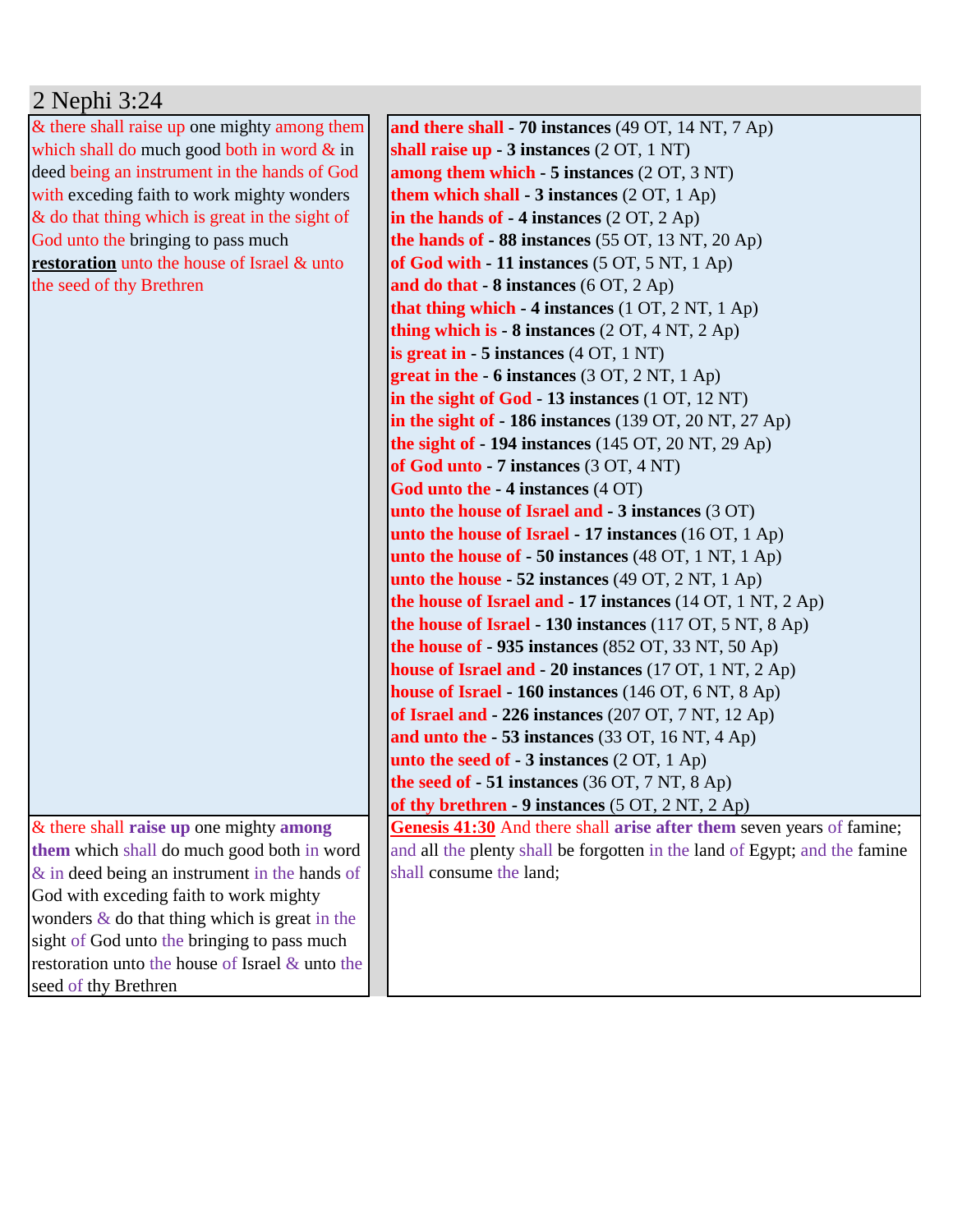| And there shall rise up one mighty among          | 2 Esdras 12:13 Behold, the days will come, that there shall rise up a            |
|---------------------------------------------------|----------------------------------------------------------------------------------|
| them, who shall do much good, both in word        | kingdom upon earth, and it shall be feared above all the kingdoms that           |
| and in deed, being an instrument in the hands     | were before it.                                                                  |
| of God, with exceeding faith, to work mighty      |                                                                                  |
| wonders, and do that thing which is great in      |                                                                                  |
| the sight of God, unto the bringing to pass       |                                                                                  |
| much restoration unto the house of Israel, and    |                                                                                  |
| unto the seed of thy brethren.                    |                                                                                  |
| $\&$ there shall raise up one mighty among        | <b>Ezekiel 22:30</b> And I sought for a man <b>among them</b> , that should make |
| them which shall do much good both in word        | up the hedge, and stand in the gap before me for the land, that I should         |
| $\&$ in deed being an instrument in the hands of  | not destroy it: but I found none.                                                |
| God with exceding faith to work mighty            |                                                                                  |
| wonders & do that thing which is great in the     |                                                                                  |
| sight of God unto the bringing to pass much       |                                                                                  |
| restoration unto the house of Israel & unto the   |                                                                                  |
| seed of thy Brethren                              |                                                                                  |
| And there shall rise up one mighty among          | <b>1 Kings 1:20</b> And thou, my lord, O king, the eyes of all Israel are upon   |
| them, who shall do much good, both in word        | thee, that thou shouldest tell them who shall sit on the throne of my lord       |
| and in deed, being an instrument in the hands     | the king after him.                                                              |
| of God, with exceeding faith, to work mighty      |                                                                                  |
| wonders, and do that thing which is great in      |                                                                                  |
| the sight of God, unto the bringing to pass       |                                                                                  |
| much restoration unto the house of Israel, and    |                                                                                  |
| unto the seed of thy brethren.                    |                                                                                  |
| & there shall raise up one mighty among them      | Mark 9:39 But Jesus said, Forbid him not: for there is no man which              |
| which shall do much good both in word & in        | shall do a miracle in my name, that can lightly speak evil of me.                |
| deed being an instrument in the hands of God      |                                                                                  |
| with exceding faith to work mighty wonders        |                                                                                  |
| $\&$ do that thing which is great in the sight of |                                                                                  |
| God unto the bringing to pass much                |                                                                                  |
| restoration unto the house of Israel & unto the   |                                                                                  |
| seed of thy Brethren                              |                                                                                  |
| $&$ there shall raise up one mighty among         | Acts 7:22 And Moses was learned in all the wisdom of the Egyptians,              |
| them which shall do much good both in word        | and was mighty in words and in deeds.                                            |
| & in deed being an instrument in the hands of     |                                                                                  |
| God with exceding faith to work mighty            |                                                                                  |
| wonders $\&$ do that thing which is great in the  |                                                                                  |
| sight of God unto the bringing to pass much       |                                                                                  |
| restoration unto the house of Israel & unto the   |                                                                                  |
| seed of thy Brethren                              |                                                                                  |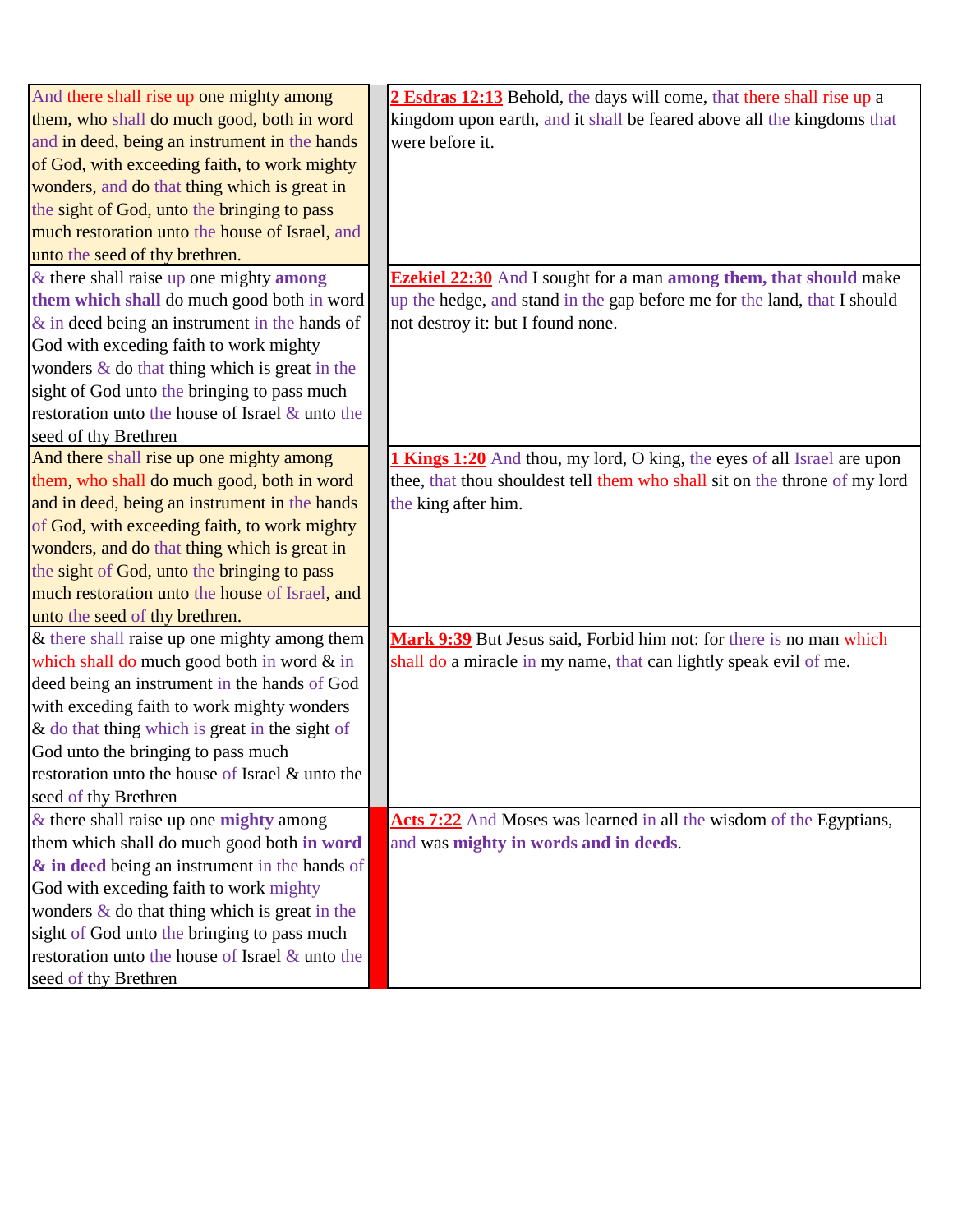| & there shall raise up one mighty among them      | <b>Ecclesiasticus 3:8</b> Honour thy father and mother both in word and deed, |
|---------------------------------------------------|-------------------------------------------------------------------------------|
| which shall do much good both in word $\&$ in     | that a blessing may come upon thee from them.                                 |
| deed being an instrument in the hands of God      |                                                                               |
| with exceding faith to work mighty wonders        |                                                                               |
| $\&$ do that thing which is great in the sight of |                                                                               |
| God unto the bringing to pass much                |                                                                               |
| restoration unto the house of Israel & unto the   |                                                                               |
| seed of thy Brethren                              |                                                                               |
| & there shall raise up one mighty among them      | <b>Ecclesiasticus 43:8</b> The month is called after her name, increasing     |
| which shall do much good both in word $&$ in      | wonderfully in her changing, being an instrument of the armies above,         |
| deed being an instrument in the hands of God      | shining in the firmament of heaven;                                           |
| with exceding faith to work mighty wonders        |                                                                               |
| & do that thing which is great in the sight of    |                                                                               |
| God unto the bringing to pass much                |                                                                               |
| restoration unto the house of Israel & unto the   |                                                                               |
| seed of thy Brethren                              |                                                                               |
| $\&$ there shall raise up one mighty among them   | 2 Maccabees 7:31 And thou, that hast been the author of all mischief          |
| which shall do much good both in word $\&$ in     | against the Hebrews, shalt not escape the hands of God.                       |
| deed being an instrument in the hands of God      |                                                                               |
| with exceding faith to work mighty wonders        |                                                                               |
| & do that thing which is great in the sight of    |                                                                               |
| God unto the bringing to pass much                |                                                                               |
| restoration unto the house of Israel & unto the   |                                                                               |
| seed of thy Brethren                              |                                                                               |
| & there shall raise up one mighty among them      | <b>Luke 12:26</b> If ye then be not able to do that thing which is least, why |
| which shall do much good both in word & in        | take ye thought for the rest?                                                 |
| deed being an instrument in the hands of God      |                                                                               |
| with exceding faith to work mighty wonders        |                                                                               |
| $\&$ do that thing which is great in the sight of |                                                                               |
| God unto the bringing to pass much                |                                                                               |
| restoration unto the house of Israel & unto the   |                                                                               |
| seed of thy Brethren                              |                                                                               |
| & there shall raise up one mighty among them      | <b>Jeremiah 33:14</b> Behold, the days come, saith the LORD, that I will      |
| which shall do much good both in word $\&$ in     | perform that good thing which I have promised unto the house of Israel        |
| deed being an instrument in the hands of God      | and to the house of Judah.                                                    |
| with exceding faith to work mighty wonders        |                                                                               |
| $\&$ do that thing which is great in the sight of |                                                                               |
| God unto the bringing to pass much                |                                                                               |
| restoration unto the house of Israel & unto       |                                                                               |
| the seed of thy Brethren                          |                                                                               |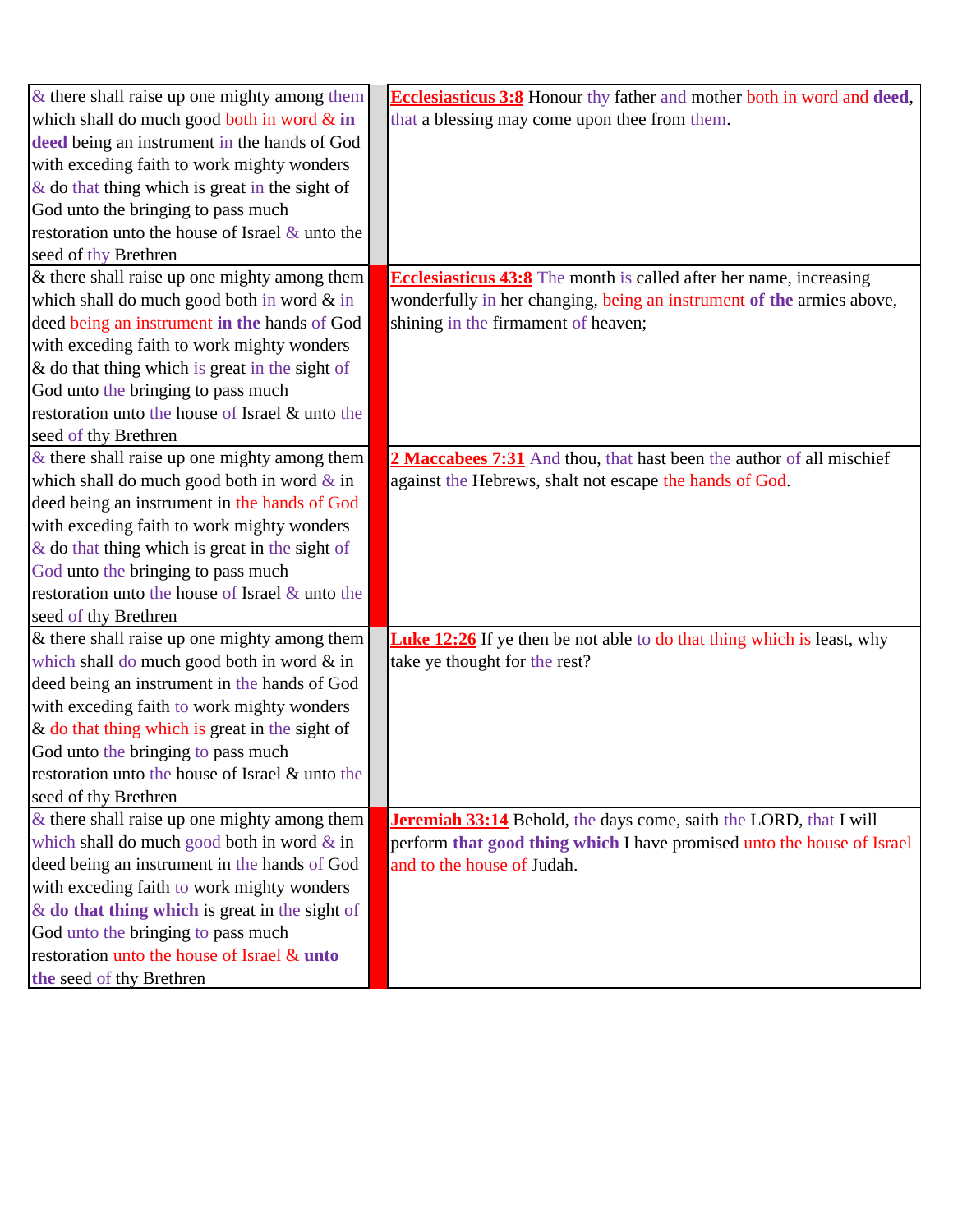| & there shall raise up one mighty among them      | <b>Ecclesiasticus 34:4</b> Of an unclean thing what can be cleansed? and from    |
|---------------------------------------------------|----------------------------------------------------------------------------------|
| which shall do much good both in word $\&$ in     | that thing which is false what truth can come?                                   |
| deed being an instrument in the hands of God      |                                                                                  |
| with exceding faith to work mighty wonders        |                                                                                  |
| $\&$ do that thing which is great in the sight of |                                                                                  |
| God unto the bringing to pass much                |                                                                                  |
| restoration unto the house of Israel & unto the   |                                                                                  |
| seed of thy Brethren                              |                                                                                  |
| $\&$ there shall raise up one mighty among them   | <b>Genesis 6:5</b> And GOD saw that the wickedness of man was great in the       |
| which shall do much good both in word $&$ in      | earth, and that every imagination of the thoughts of his heart was only          |
| deed being an instrument in the hands of God      | evil continually.                                                                |
| with exceding faith to work mighty wonders        |                                                                                  |
| $\&$ do that thing which is great in the sight of |                                                                                  |
| God unto the bringing to pass much                |                                                                                  |
| restoration unto the house of Israel & unto the   |                                                                                  |
| seed of thy Brethren                              |                                                                                  |
| $&$ there shall raise up one mighty among them    | <b>Nehemiah 4:14</b> And I looked, and rose up, and said unto the nobles, and    |
| which shall do much good both in word $\&$ in     | to the rulers, and to the rest of the people, Be not ye afraid of them:          |
| deed being an instrument in the hands of God      | remember the Lord, which is great and terrible, and fight for your               |
| with exceding faith to work mighty wonders        | brethren, your sons, and your daughters, your wives, and your houses.            |
| & do that thing which is great in the sight of    |                                                                                  |
| God unto the bringing to pass much                |                                                                                  |
| restoration unto the house of Israel & unto the   |                                                                                  |
| seed of thy Brethren                              |                                                                                  |
| $\&$ there shall raise up one mighty among them   | <b>Luke 1:15</b> For he shall be great in the sight of the Lord, and shall drink |
| which shall do much good both in word & in        | neither wine nor strong drink; and he shall be filled with the Holy Ghost,       |
| deed being an instrument in the hands of God      | even from his mother's womb.                                                     |
| with exceding faith to work mighty wonders        |                                                                                  |
| $\&$ do that thing which is great in the sight of |                                                                                  |
| God unto the bringing to pass much                |                                                                                  |
| restoration unto the house of Israel & unto the   |                                                                                  |
| seed of thy Brethren                              |                                                                                  |
| $\&$ there shall raise up one mighty among them   | <b>Esther 9:4</b> For Mordecai was great in the king's house, and his fame       |
| which shall do much good both in word $&$ in      | went out throughout all the provinces: for this man Mordecai waxed               |
| deed being an instrument in the hands of God      | greater and greater.                                                             |
| with exceding faith to work mighty wonders        |                                                                                  |
| $\&$ do that thing which is great in the sight of |                                                                                  |
| God unto the bringing to pass much                |                                                                                  |
| restoration unto the house of Israel & unto the   |                                                                                  |
| seed of thy Brethren                              |                                                                                  |